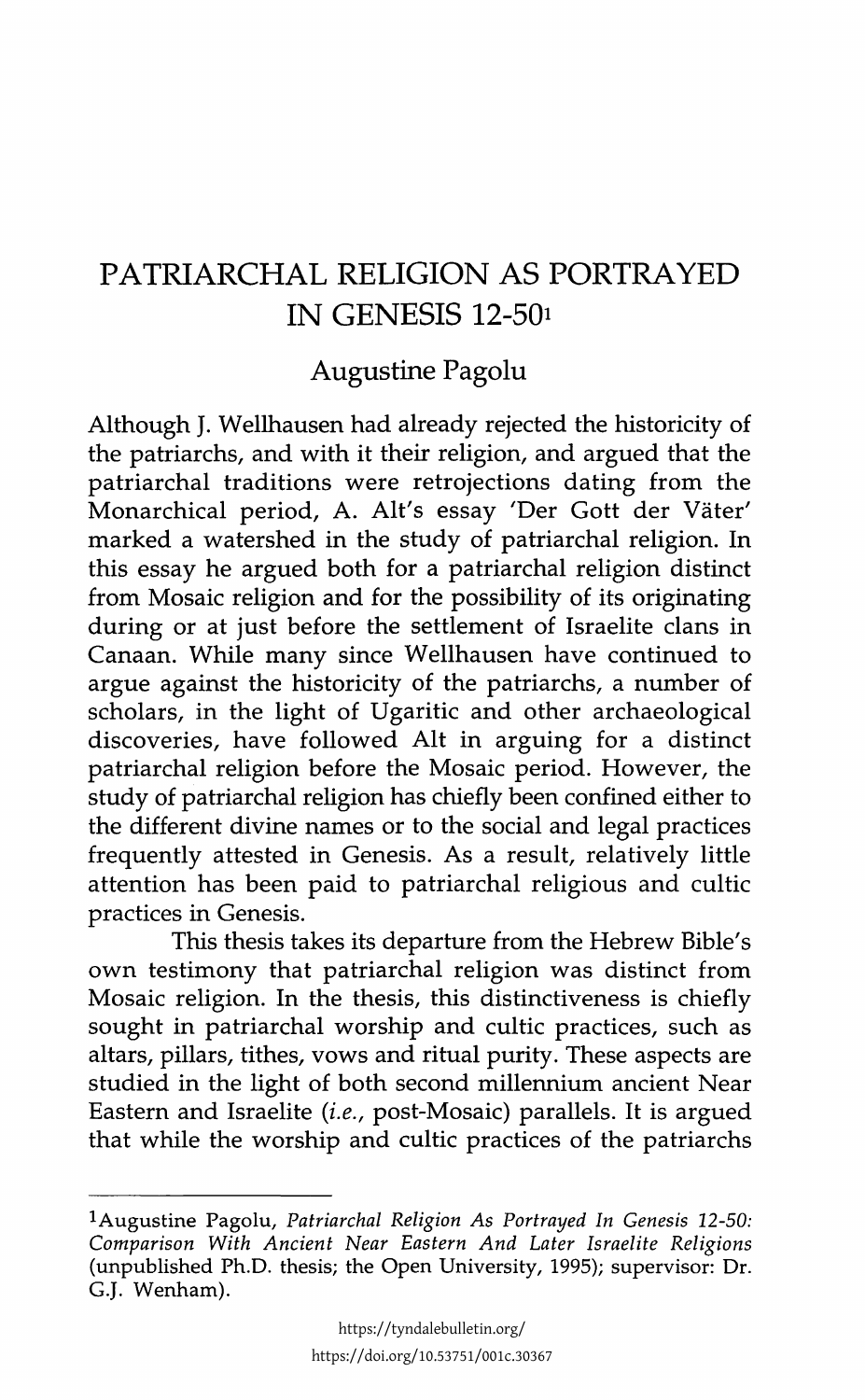have elements in common with both the ANE and Israel, the portrayal of God as God of the fathers and his covenant with the patriarchs are unique features.

Moreover, the nature of the patriarchs' involvement in their cultic practices bears no comparison to that of the ANE or Israel. The patriarchs are described as engaging in these cultic practices in order to maintain their religious piety. There is a consistent portrayal of these practices as being distinctive to their religion and lifestyle. In the ANE altars were not built by individuals, but were largely restricted to organised or popular cults at sanctuaries where priests presided. Similarly, planting trees or raising pillars in order to worship God is explicitly prohibited in latter Israel, yet the writers of Genesis, in spite of their Yahwistic ethos, portray these patriarchal practices as unexceptionable and even approved by God. Again, prayer, tithing, vow making and purificatory rituals were common in the ANE and Israel, but in the latter they largely took place at sanctuaries with the aid of the priests, and were regulated by detailed legislation. In the patriarchal narratives, by contrast, the patriarchs themselves officiated, and there is no legislation relating to any of these practices.

There thus emerges a pattern peculiar to patriarchal religion. In the ANE and Israel, worship was highly organised with an established cult and cultic personnel and with the occasion, purpose and procedures of sacrifices elaborately prescribed. By contrast, the patriarchal cultic practices were informal, with no fixed cult place or cult personnel and with no prescribed sacrifices or procedures.

Patriarchal altars were usually outside the settled communities and probably distinct from their public shrines. The occasions for their sacrifices were prompted by theophany, relocation, covenant and guidance. Unlike in the ANE and Israel, they had no festivals or sacrifices for healing or for battle. The purpose of patriarchal sacrifice is less clear, though it seems mainly to have been for worship, and occasionally for the fulfilment of vows or for thanksgiving.

Similarly, prayer in the patriarchal narratives occurs in the family and other informal contexts, unlike in the ANE and, to a large extent, Israel. Prayer is preserved entirely as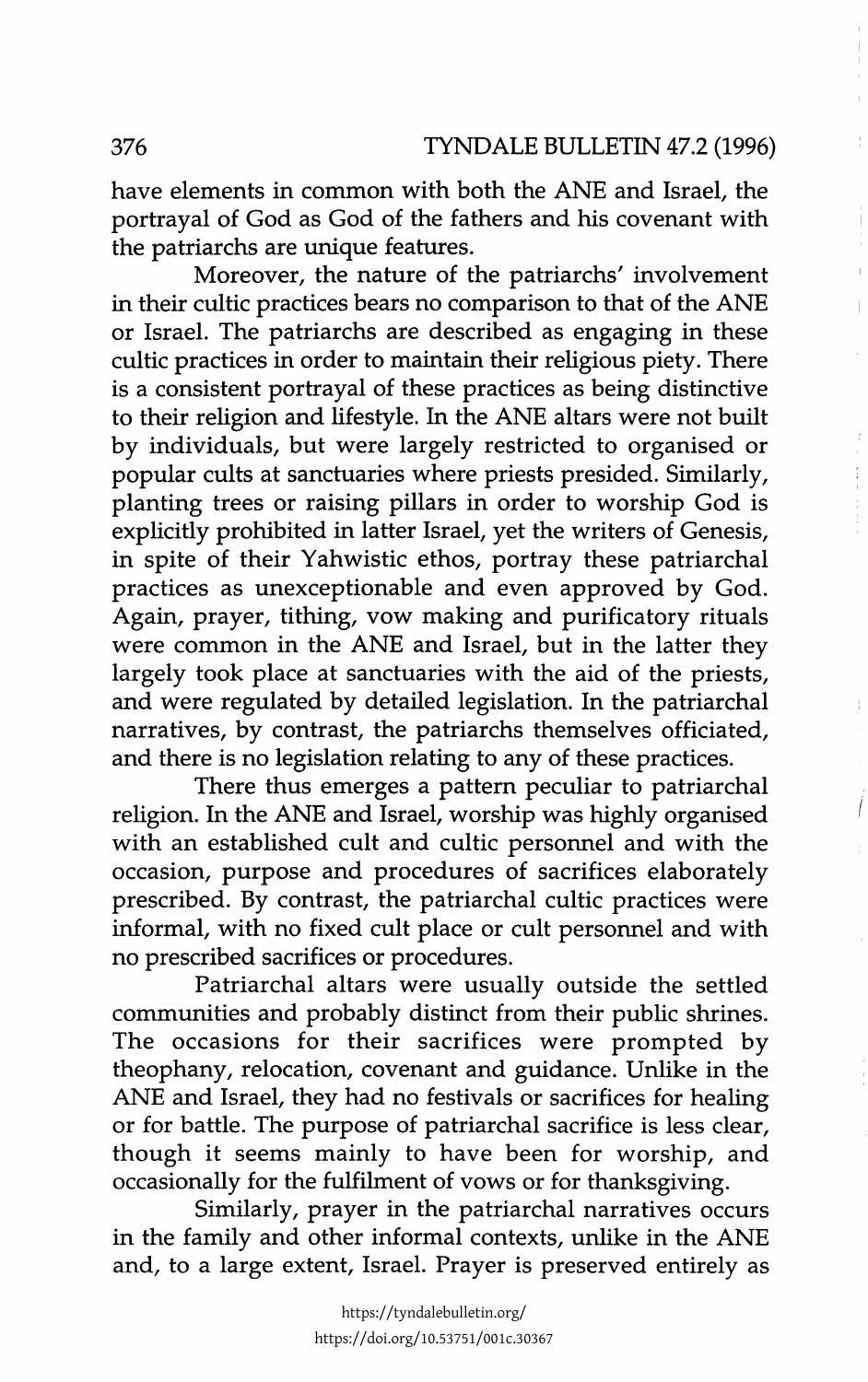## PAGOLU: Patriarchal Religion in Genesis 12-50 377

conversation between the patriarchs and God. The intercession of Abraham is the most telling example of this. Thus the content, setting and theology of prayer in the patriarchal narratives is distinct from that of both the ANE and Israel. The range of problems for which the ANE and Israel approached the deity are surprisingly lacking in the patriarchal narratives, in that there is no prayer for sin and guilt, oppression by enemies or abandonment by the deity, although the patriarchs experienced all these problems. Another distinctive aspect of patriarchal prayer is the prayer of blessing which is never cultic as in the ANE.

One of the most distinctive features of patriarchal religion is the raising of pillars by Jacob. These pillars are unique in that they signify theophanies, worship and commemoration of God and an establishment of a contractual bond with him. Pillars were strongly condemned in later Israel. In the ANE they are not attested as being raised in response to theophanies but were found only in cultic areas or were promised by the devotees.

The patriarchs' practices of tithes, vow making and purificatory rites were similarly distinct, and compatible only with their lifestyle and worship. The unvowed tithe paid by Abraham to the Canaanite priest-king Melchizedek and the unpaid tithe vowed to God by Jacob were not regular, annual, obligatory tithes as in the ANE and Israel. It is uncertain whether Abraham's tithe reflects his religious beliefs: he was following a custom attested both in the ANE and Israel where a portion of booty was paid to the deity. This single activity does not establish his allegiance to the Canaanite deity El, since his normal pattern of worship involved building altars and calling on the name of Yahweh.

The ideas of purity and defilement attested in the patriarchal narratives are compatible with patriarchal lifestyle and religion, and are unlike those attested in the ANE and Israel. Although death, burial and mourning customs are frequently attested, there is only one possible allusion to uncleanness by death, and that in the Joseph cycle set in Egypt. This idea is given little or no significance, in contrast to its paramount importance in the Priestly system. The only time